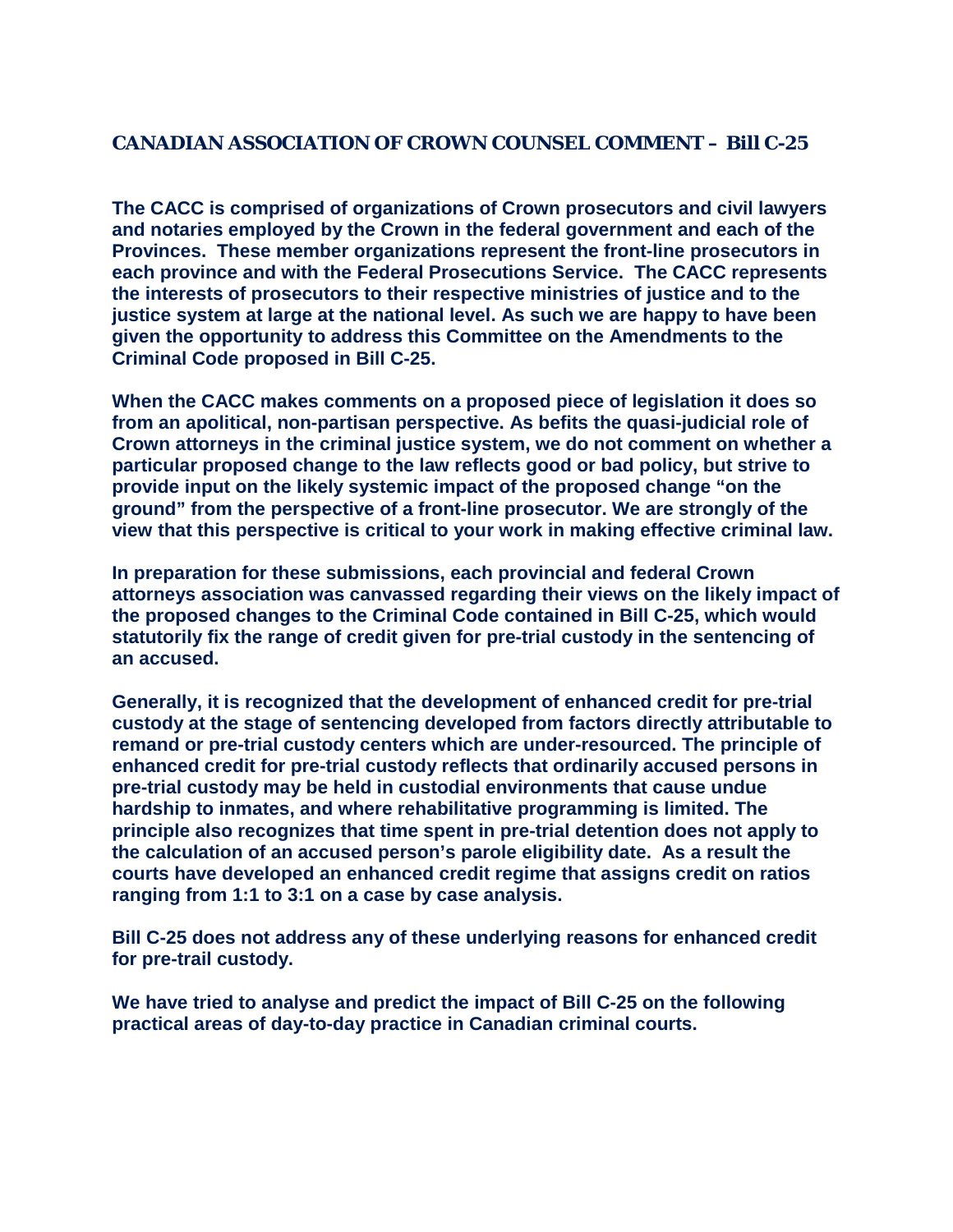### *The Incentive to Plead Guilty*

- **Bill C-25 would likely reduce the incentive for accused to attempt to build "credit" by delaying his or her trial.**
- **For those that intended to plead guilty (for example, those accused facing overwhelming cases for the prosecution) Bill C-25 may result in these guilty pleas occurring at an earlier stage of the proceedings**

#### *The Frequency and Duration of Bail Hearings*

- **Bill C-25 would likely increase the frequency and duration of judicial interim release (bail) hearings. There are two reasons for this:**
	- o **The reduction in credit given for pre-trial custody would, generally, create a disincentive to consent to detention or otherwise waive the accused's right to a bail hearing.**
	- o **Also, the new requirement in Bill C-25 that a judicial officer may note in his or her reasons on a bail application whether the reason for retaining the accused in custody was primarily because of a previous conviction. Where the reason for detaining an accused is because of a previous conviction, the accused will not be eligible on conviction to receive credit beyond 1-1. Therefore, in order to protect their client's interests, defence counsel would generally seek reasons at all bail hearings that would make the accused eligible for enhanced credit for pre-trial custody. Bill C-25 would result in this issue, one that bears directly on sentencing, to be fully litigated at the bail hearing stage.**
		- **This would require a substantial increase in the capacity of the bail courts and preparation time for counsel.**
		- **For those cases that do not proceed to trial or proceed to trial and acquittal, the time which the bail court engaged in the determination of this issue would represent a dead loss to the capacity of the justice system**
		- **It has been well recognized that our bail courts are already over-burdened and significant new resources would have to be added to the criminal justice system to support Bill C-25 in this respect**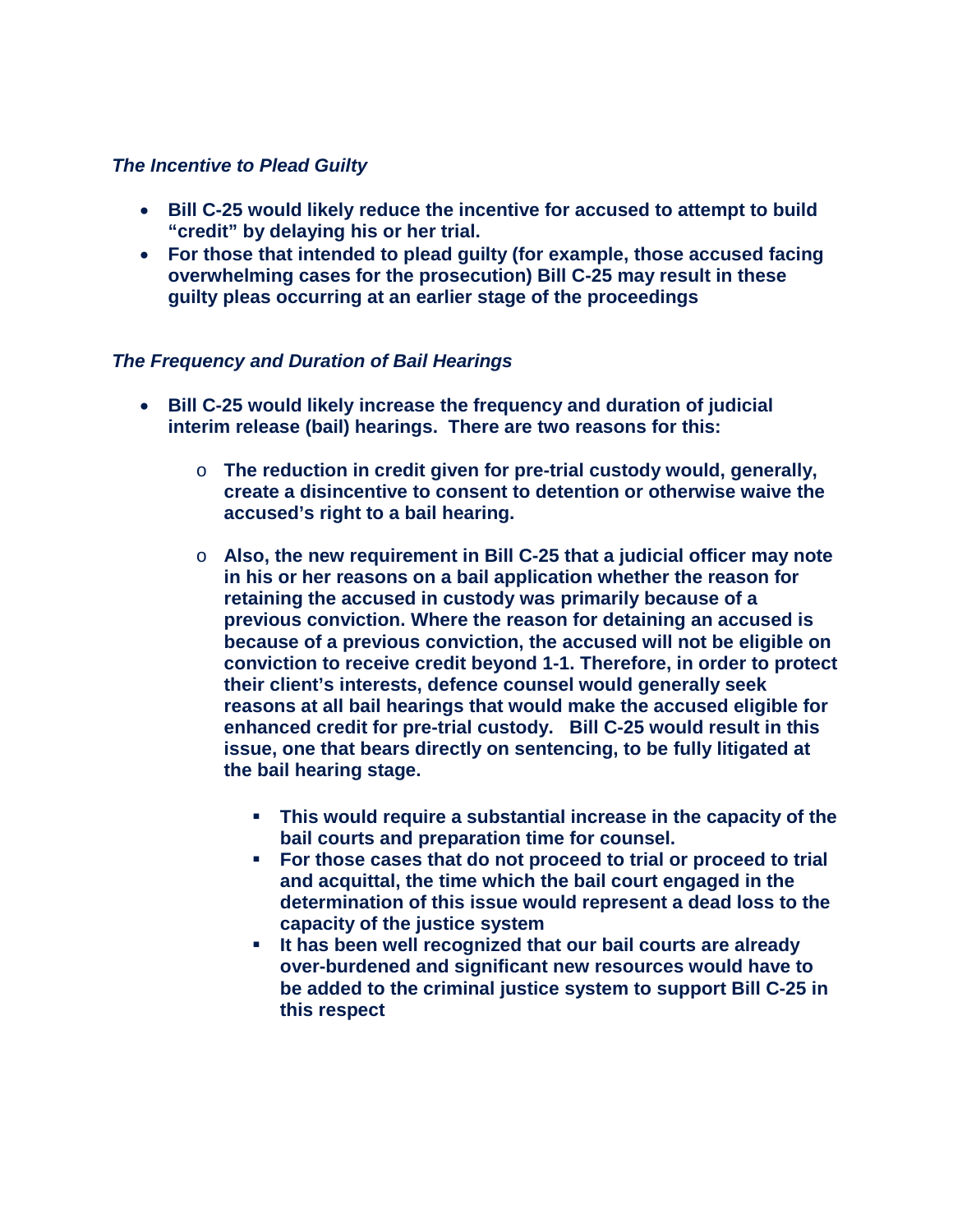#### *The Impact on Plea Negotiations and the Trial Rate*

**As discussed, Bill C-25 will reduce the incentive for an accused to delay his or her trial date in order to build pre-trial "credit". All jurisdictions are of the view that the reduction of this incentive will accelerate the decision of the accused to either plead guilty or set an early trial date. Whether or not it will lead to more trials or guilty pleas is a matter of debate regionally and merits closer analysis.**

**In many jurisdictions there is concern, that Bill C-25, as with the other recent Criminal Code amendments which have enshrined new offences, new mandatory minimum sentences and new procedures for dangerous offender designations, will lead to a significantly increased trial rate and fewer guilty pleas.**

**Some jurisdictions are of the view that Bill C- 25 will lead to more guilty pleas, particularly in circumstances where the crown case against the accused is overwhelming, sooner in the trial process.** 

**In jurisdictions that have workloads that are already over-capacity and where there is a significant delay between date of charge/detention and trial date, Bill C-25 may result in a necessary adjustment of sentencing incentives. In these overburdened jurisdictions, Crown prosecutors and pre-trial judges may well need to offer lower sentences to compensate for the reduction in credit for pretrial credit in order to plea bargain cases out of the trial stream to create capacity for more serious cases.**

**In jurisdictions where in-custody matters are set for trial soon after charges are laid, Bill C-25 may result in more trials, as the incentive created by enhanced credit for pre-trial custody is reduced. While this may be a desirable outcome, the pressures on the Crown will be greatly enhanced to advance cases to trial sooner.**

#### *The Impact on Accused in the Far North*

**Many jurisdictions in Canada's far north face the challenge of having very limited criminal justice infrastructure and virtually no local remand facilities. For accused from these communities, detention awaiting trial occurs in urban centres hundreds of kilometres away from their communities in towns or cities where the dominant culture is completely different. In most cases, dues to the limited resources of the court and the infrequent sittings of the court, these accused will spend more time in pre-trial custody that those accused facing similar charges in southern Canada.**

**It is acknowledged that Bill C-25 would significantly reduce a Judicial or Quasijudicial officials ability to adequately reflect these extreme circumstances in terms of enhanced pre-trial credit.**